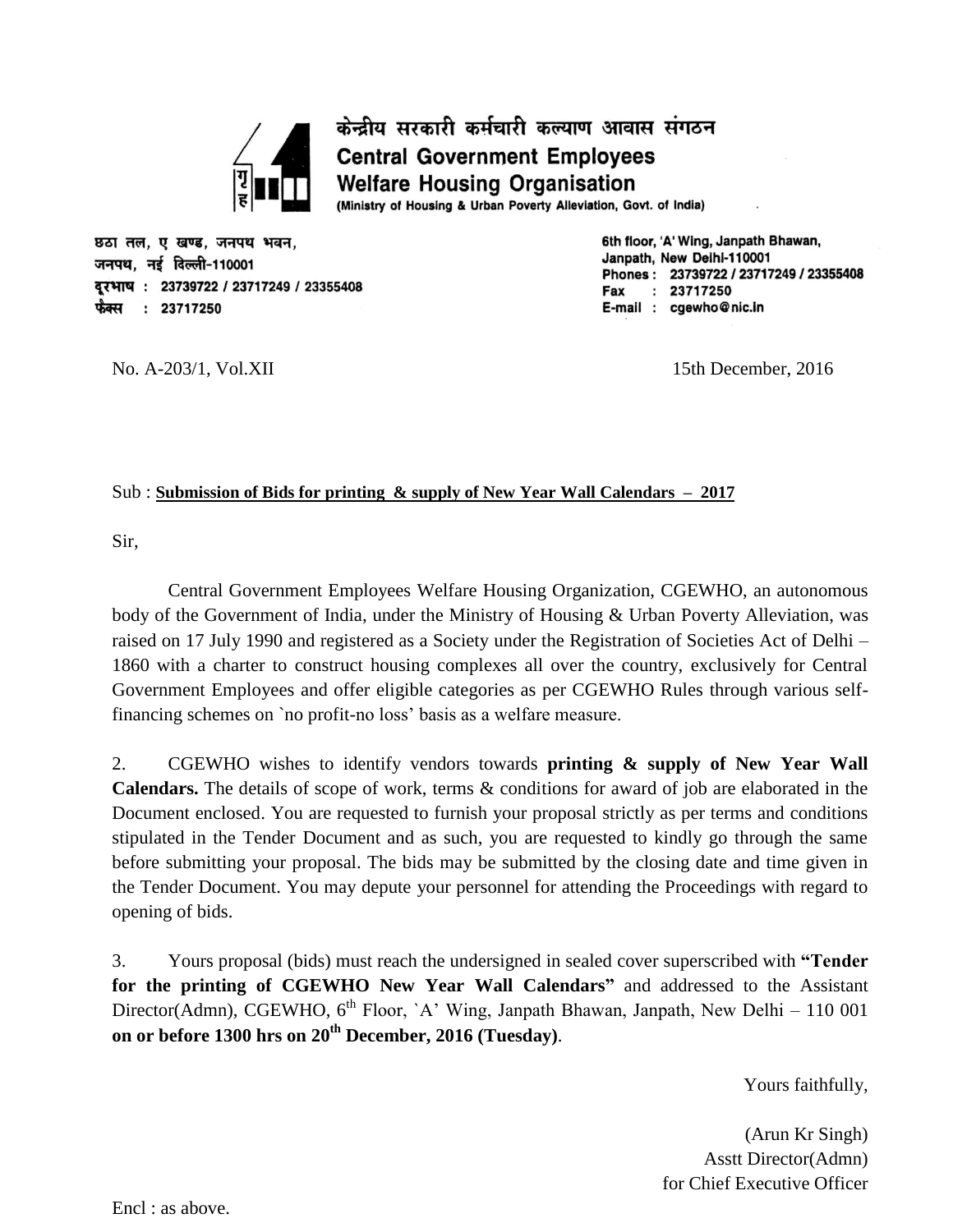# **NOTICE INVITING TENDER FOR PRINTING AND SUPPLY OF NEW YEAR WALL CALENDERS -2017**

# **Schedule of Events**

| Nature of the Work (Procurement of Services/  | Supply of New Year Wall Calendars                         |  |  |  |
|-----------------------------------------------|-----------------------------------------------------------|--|--|--|
| Goods)                                        |                                                           |  |  |  |
| Details of Contact Person for clarifications/ | Sh Arun Kr Singh, Asstt Director (Admn)                   |  |  |  |
| queries                                       | CGEWHO,                                                   |  |  |  |
|                                               | 6 <sup>th</sup> Floor, `A' Wing, Janpath Bhawan, Janpath, |  |  |  |
|                                               | New Delhi - 110 001                                       |  |  |  |
|                                               | Email: cgewho@nic.in                                      |  |  |  |
| Cost of Tender Document (non-refundable)      | <b>Nil</b>                                                |  |  |  |
| Estimated Tender Price (Cost of items to be   | $Rs.95,000/-(approx.)$                                    |  |  |  |
| procured)                                     |                                                           |  |  |  |
| <b>Earnest Money Deposit (EMD)</b>            | Rs.1,000/-                                                |  |  |  |
| <b>Publishing Date</b>                        | 15 <sup>th</sup> December, 2016 (Friday)                  |  |  |  |
| Website for downloading Tender Document,      | http://www.cgewho.in                                      |  |  |  |
| Corrigendum's, Addendums etc.                 |                                                           |  |  |  |
| Bid Submission Start Date & Time              | $15th$ December, 2016 (Friday) - 1400 hrs                 |  |  |  |
| Bid Submission Closing Date & Time            | $20th$ December, 2016 (Tuesday) - 1300 hrs                |  |  |  |
| Bid Opening Date & Time                       | $21st$ December, 2016 (Wednesday) - 1430 hrs              |  |  |  |
| Address where the Tenders are to be submitted | Sh Arun Kr Singh, Asstt Director (Admn)                   |  |  |  |
|                                               | CGEWHO,                                                   |  |  |  |
|                                               | 6 <sup>th</sup> Floor, `A` Wing, Janpath Bhawan, Janpath, |  |  |  |
|                                               | New Delhi - 110 001                                       |  |  |  |
|                                               | Email: cgewho@nic.in                                      |  |  |  |
| Venue for Technical Bid opening               | CGEWHO Headquarters (as per above address)                |  |  |  |
| Bid validity                                  | days from the closing date of bid<br>180                  |  |  |  |
|                                               | submission                                                |  |  |  |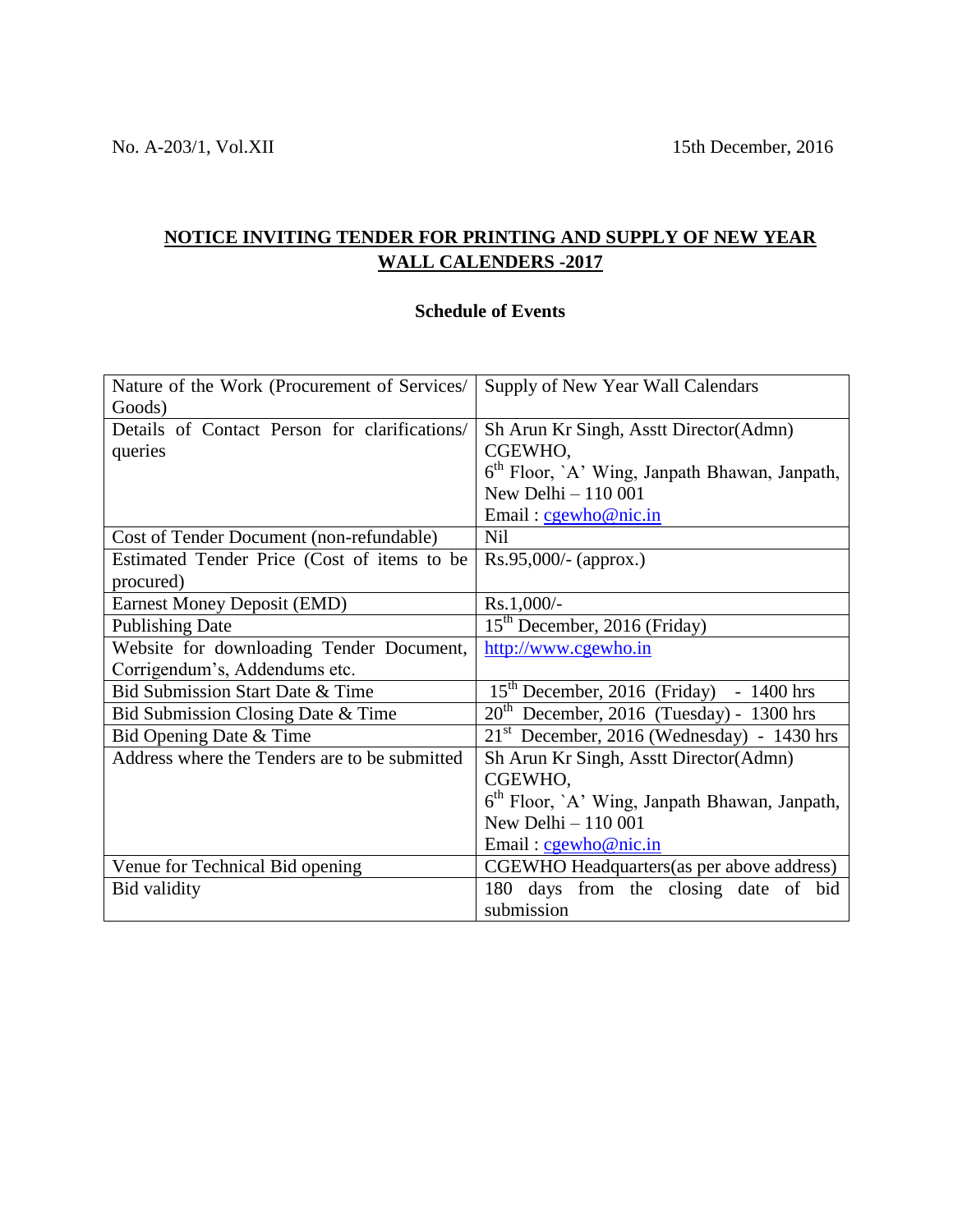## **CENTRAL GOVERNMENT EMPLOYEES WELFARE HOUSING ORGANISATION**

# **To be submitted on or before 20th December, 2016 (Tuesday) by 1300 hrs. Opening of Bids on 21st December, 2016 (Wednesday) by 1430 hrs.**

### Sub : **Identification of vendors for printing & supply of New Year Wall Calenders – 2017**

Bids are invited for the supply of 750 nos. of Wall Calendars of high quality as per sample and as per the following specification:-

## **II. For Wall Calendars (Quantity – 750 nos.) : (As per our sample)**

• The Approximate specification should be as follows :

### 47 X 36 cms

• Pattern: 7 fly sheets – one each for 2 months and one cover sheet with 4 colour printing matter on both sides. Printing should be by offset process in Hindi and English in four colours. The calendar should be Spiral/ Wirol binding with metal hanger coated rimming on 34.5 cms side. The quality of paper to be used, shall be an Indian Art Paper – 130 gsm 4 colour printing.

#### **General Terms & Conditions :**

- The sealed cover containing General Information will be opened in the first instance in the presence of bidders representative at 2.30 p.m. on 21/12/2016. One representative per calendar would be permitted to be present at the time of opening the tender. A Committee would evaluate the sample Wall Calendar against the tendered specifications, quality of paper, getup and weight and the Financial Bids of the vendors (whose Wall Calendar is selected by the Committee), shall be opened on the date  $\&$  time of bids opening day. The Financial Bids will be evaluated by a duly constituted Committee. If any vendor so desires, it may depute its representative for Financial Bid opening event also on the said date.
- The Wall Calendars to be supplied within stipulated period i.e. 15 days from issue of Purchase Order should be at par with approved sample.
- The safe delivery of the Wall Calendars in the premises of CGEWHO shall be the responsibility of the vendors. The Wall Calendars damaged during the transit will have to be replaced by the vendor within two working days.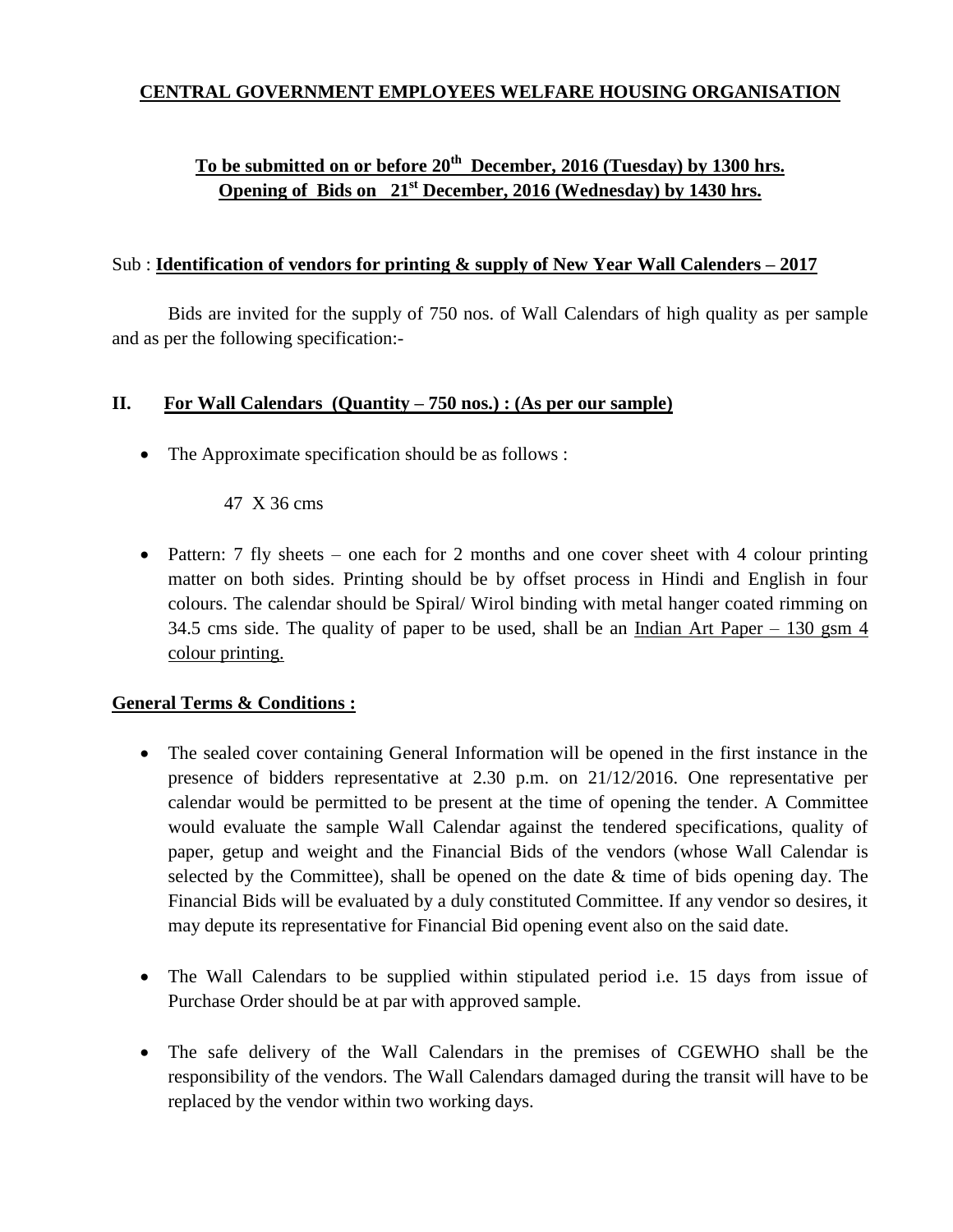- Printed conditions mentioned in the tender bids will not be binding on CGEWHO. All the terms and conditions for the supply, testing and acceptance, payment terms, penalty etc. will be as those mentioned herein and no change in terms and conditions by the bidders will be acceptable. Alterations in the tender bids should be attested properly by the bidder falling, which the tender will be rejected.
- CGEWHO will not be responsible for any delay on the part of the bidder in obtaining the terms and conditions of the tender notice or submission of the tender bids.
- In the case of bidders whose tenders are not considered for placing order, the EMD will be refunded without any interest within one month of the decision. In the case of bidders whose tender is accepted for placing the order, EMD amount may be converted into Security deposit which will be refunded without interest after satisfactory execution of the order.
- The bids complete in all respects must reach upto the given date to the Assistant Director(Admn), Central Government Employees Welfare Housing Organisation, 6<sup>th</sup> Floor, `A' Wing, Janpath Bhawan, Janpath, New Delhi – 110 001, otherwise it will be rejected.
- The bills (pre-receipt) shall be submitted in duplicate in the name of CGEWHO, New Delhi after the delivery of the items alongwith a copy of the duly receipted delivery challan. The full payment of the bills will be made after complete delivery and acceptance of the items by the CGEWHO.
- The lowest bidder will be selected based on the lowest total cost multiplied by number indicated in this tender.

\_\_\_\_\_\_\_\_\_\_\_\_\_\_\_\_\_\_\_\_\_\_\_\_\_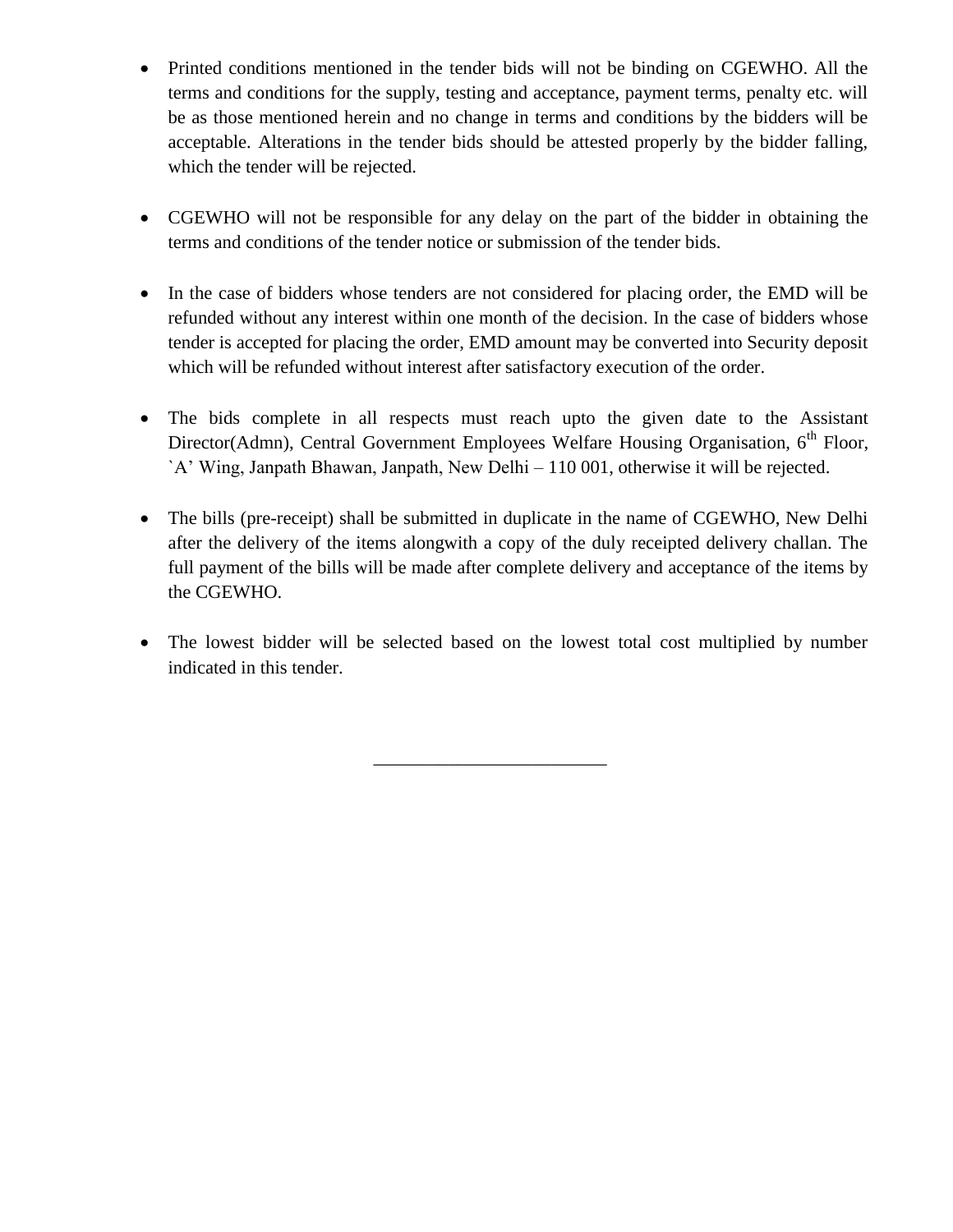### **Annexure-I**

## **"Tender for Calendar – General Information"**

(Please go through the terms and conditions stipulated in Tender Document before filling up this Proforma)

- 9. Name of the Organisation : Address & Tel. No. Email Id
- 10. Date of commencement of Business :
- 11. Status of the organization : (i.e. whether Proprietorship, Partnership, Pvt.Ltd./ Public Ltd. Co., Regd. Under Societies Regn.Act etc.)
- 12. Name of the CEO/ Proprietor :
- 13. CST No., if any :
- 14. Service Tax No., if any :
- 15. PAN of the Organisation :
- 

16. Details of EMD (Enclosed DD) : DD No. \_\_\_\_\_\_\_\_\_\_\_\_ dated\_\_\_\_\_\_\_\_\_\_\_\_\_\_\_\_\_\_\_\_ for Rs.1,000/- drawn on\_\_\_\_\_\_\_\_\_\_\_\_ Bank in favour of CGEWHO payable at New Delhi

 $Contd..(2)$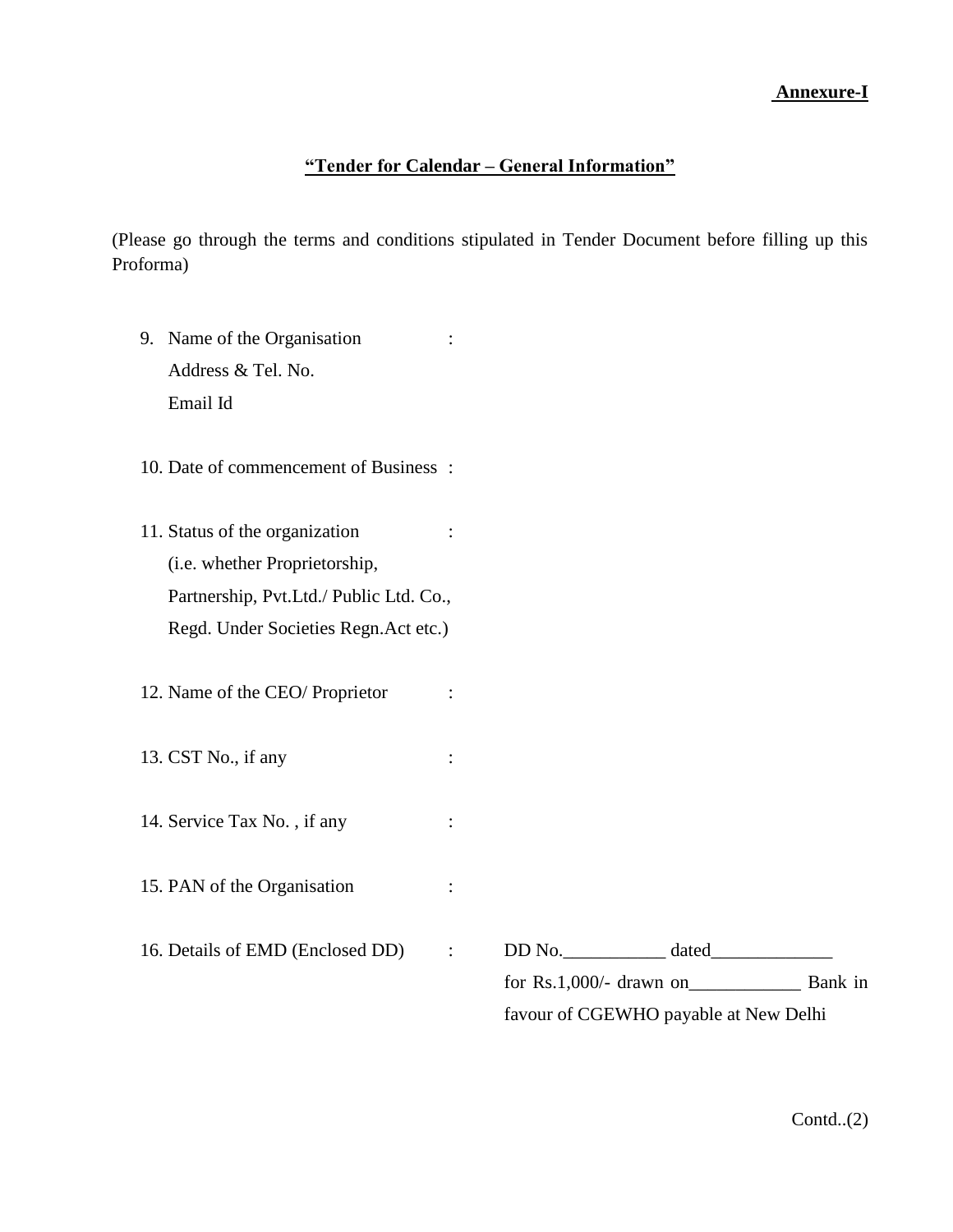## **Declaration :**

- e) It is certified that the information furnished above is correct.
- f) We have gone through the terms and conditions stipulated in Tender Document and confirm to abide by the same. A copy of the Terms and Conditions with its each page signed, in token of acceptance of the same is enclosed.
- g) We understand that the decision of CGEWHO to accept/ reject the bids would be final and binding.
- h) The signatory to this bid is authorized to sign such bids on behalf of the organization.

|                       | Signature   |
|-----------------------|-------------|
|                       |             |
|                       |             |
|                       | Designation |
|                       | Phone No.   |
| $E$ -mail ID $\qquad$ |             |
|                       |             |

 $Date:$